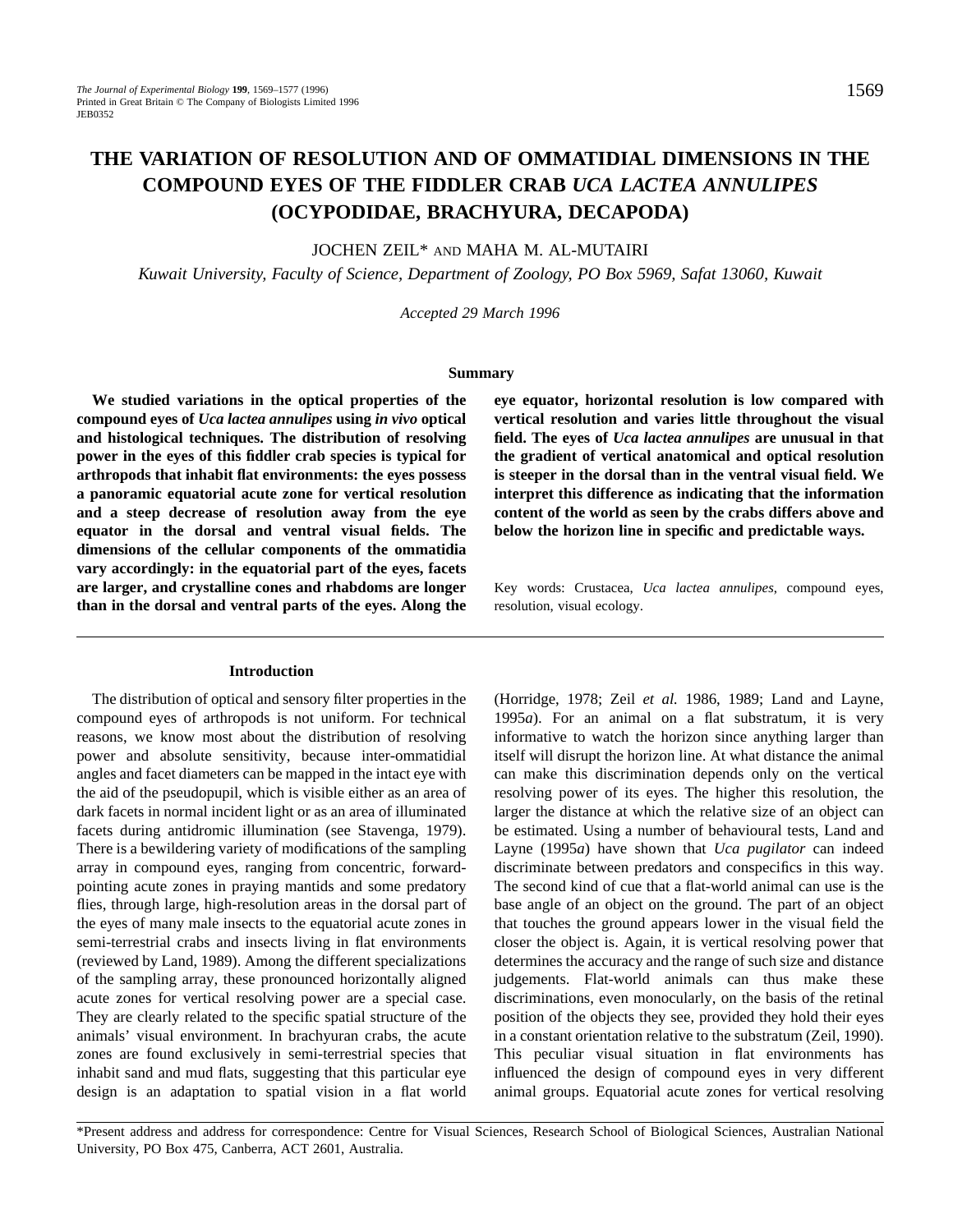# 1570 J. ZEIL AND M. M. AL-MUTAIRI

power have also been found in a number of insects: in waterstriders *Gerris lacustris* that move and hunt on the water surface (Dahmen, 1991), in the backswimmer *Notonecta glauca* that hangs upside down from the water surface (Schwind, 1980) and even in empidid flies which skim the water surface to fish for drowning insect prey (Zeil *et al.* 1989).

In this paper, we relate an additional piece of evidence as to how sensory ecology has shaped the detailed structure of compound eyes. We studied the distribution of resolution and ommatidial dimensions in the eyes of the fiddler crab *Uca lactea annulipes* of Kuwait and found specific differences in these properties between the dorsal and ventral visual fields. In most other respects, our results are similar to those of a recent study of *Uca pugilator* by Land and Layne (1995*a*).

#### **Materials and methods**

Males of *Uca lactea annulipes* (Milne-Edwards) (Ocypodidae, Brachyura, Decapoda) were collected from a sandbank at the seafront in Kuwait City, located just north of Kuwait Towers. They were kept in a flat, glass-covered plastic tray that contained rocks and small pieces of plastic tubing to provide cover for the animals. The tray was slightly inclined so that half of it was filled with sea water and the other half was dry. Crabs were fed on cat food pellets on moist tissue paper in a feeding tray.

Measurements of resolving power were carried out on isolated eye stalks. The proximal end of each stalk was sealed and glued with dental wax to a piece of soldering wire. The eyes were thus protected from desiccation and could easily be positioned and aligned on a Leitz goniometer microscope stage after fastening the soldering wire to a piece of Plasticine on the innermost goniometer ring. The goniometer was used to rotate the eye around two defined axes in order to determine the number of facets per degree across which the pseudopupil moved during the rotation of the eye. From this we calculated the local inter-ommatidial angle  $(\Delta \phi)$  by dividing the number of degrees through which the eye was rotated by the number of facets across which the pseudopupil moved. Resolution (νs in cycles degree<sup>−</sup>1) is then the reciprocal of twice the interommatidial angle ( $v_s=1/2\Delta\phi$ ). We determined the partial interommatidial angle in both the horizontal and vertical directions (following the convention introduced by Stavenga, 1979), by counting the obliquely adjacent facet rows across which the pseudopupil moved (see inset to Fig. 2A and Zeil *et al.* 1986; Land and Layne, 1995*a*). The vertical resolution was measured along vertical transects at  $30^{\circ}$  azimuth intervals from the frontal mid-sagittal plane to  $60^{\circ}$  into the medial and  $270^{\circ}$  into the posterior medial visual field. We attempted to complete these measurements throughout the visual field in a total of 15 eyes. In most cases, however, we did not succeed. For a number of reasons, the optical properties of the isolated eye stalks often deteriorated within an hour or so, which was indicated by damage to the eye surface or by unusual movements of the pseudopupil. Even in otherwise perfect preparations, it was often difficult to determine the edge of the pseudopupil (which we used to follow its movements) partly because it has a grey tail, especially close to the eye equator, and partly because some eyes are strongly pigmented in the dorsal and ventral visual fields.

Variations in facet lens diameters were determined from photographs taken along one dorso-ventral transect in the midsagittal plane of one crab. The pseudopupil was photographed every 5<sup>°</sup> from the dorsal to the ventral eye border. The slides were subsequently projected together with a scale onto a large screen and the centre of each lens within the pseudopupil was marked on sheets of paper attached to the screen. The distance between two consecutive centres represents the facet diameter. We calculated the mean facet diameter from no less than 25 measurements at each position and determined the cut-off frequency ( $v_{\rm co}$  in cycles degree<sup>-1</sup>) by dividing the facet diameter (*A*) by the wavelength of light ( $\lambda$ =0.5 µm):  $v_{\text{co}}=A/\lambda$ (see Warrant and McIntyre, 1993).

In preparation for histological measurements, isolated eye stalks were held with strong forceps, immersed in 2.5 % glutaraldehyde in phosphate buffer (pH 7.3) and an opening was cut close to the eyes with a razorblade scalpel. Eyes were left in fixative for  $3-12h$  at  $4^{\circ}C$ , washed repeatedly in buffer and then post-fixed in 1 % osmium tetroxide for 1–3 h before being dehydrated in an ascending series of alcohol and embedded in Araldite. We cut 1  $\mu$ m sections and stained them with Toluidine Blue. Anatomical measurements were made in mid-sagittal sections from the dorsal to the ventral eye border using the 40× objective of a light microscope equipped with a video camera. We determined the facet diameter, the crystalline cone length and the length of rhabdoms directly from the video monitor using a transparent ruler.

#### **Results**

## *The shape of the eye and the pseudopupil*

The compound eyes of *Uca lactea annulipes* (Fig. 1) are oval in shape and are situated at the end of long eye stalks, which can be withdrawn for protection and cleaning into suborbital grooves at the fronto-dorsal carapace. The facetbearing surface is larger at the front than at the back of the eye (compare centre left and centre right photographs in Fig. 1). There are between 70 and 120 corneal facet lenses frontally in the mid-saggital plane and 35–45 at the back. The lens surface of the eye covers nearly the whole circumference of the eye stalk except for a narrow band of cuticle that separates the frontal from the posterior part of the eye at the side facing the animal's midline (Fig. 1, bottom right). This medial cuticle ridge ends at the very top of the stalk in a flat, round, horizontal plate that forms the dorsal eye border. There are two long hairs embedded in this narrow band of cuticle. Both hairs point towards the midline and are oriented parallel to the transverse plane of the animal. They may be hair sensilla, but their function is not known.

The rows of ommatidial facet lenses in the hexagonal array are aligned horizontally in the centre part of the eyes. Looking at the eyes through a dissection microscope or even with the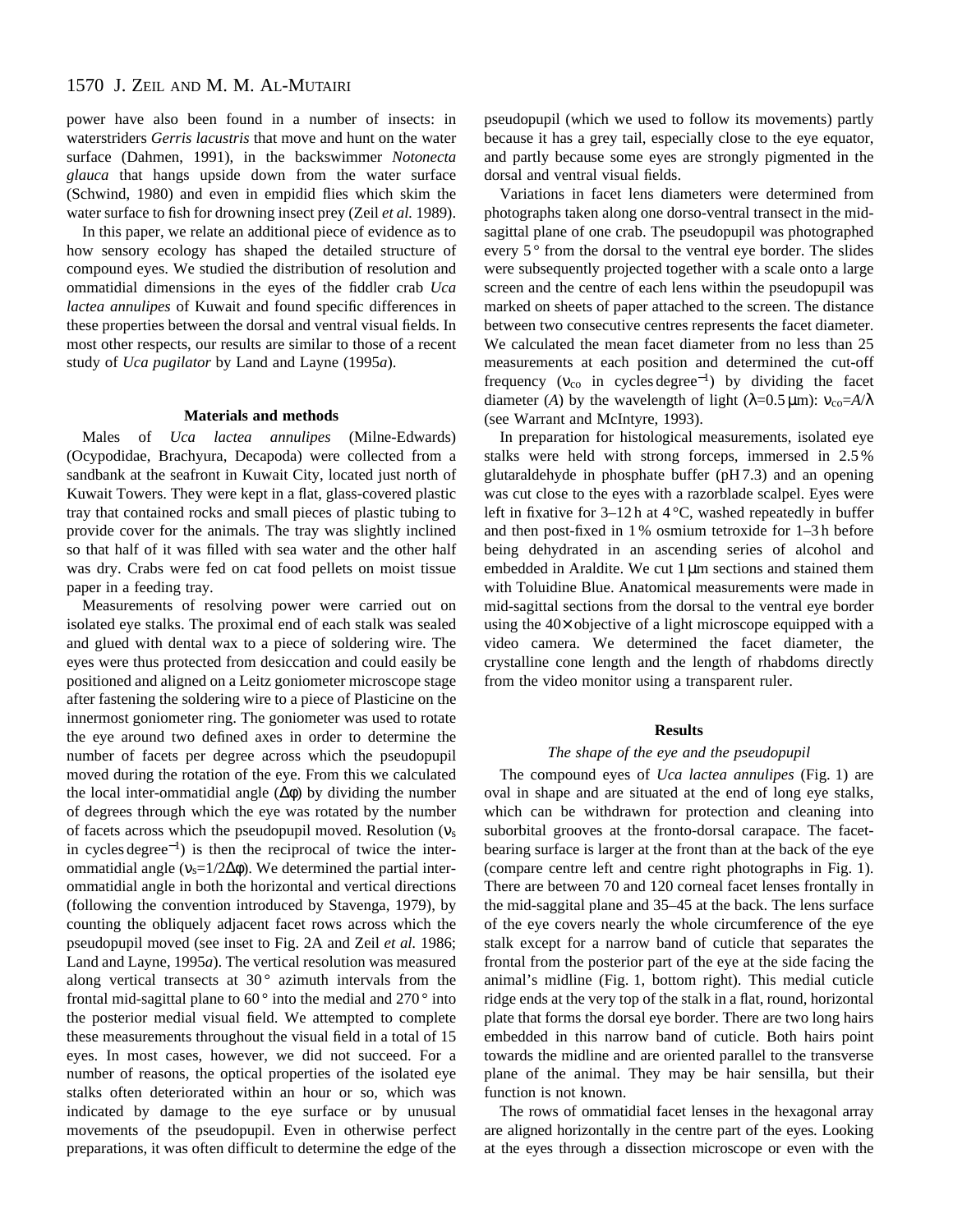## *Resolution of the fiddler crab eye* 1571



Fig. 1. The pseudopupil in different parts of the eye of *Uca lactea annulipes*. Left-hand column shows the frontal visual field in the dorsal part of the eye (top), the eye equator (centre) and the ventral part of the eye (bottom). Right-hand column shows the pseudopupil at the eye equator in the lateral (top), the posterior (centre) and the medial part of the eye (bottom). Scale bar, 0.5 mm.

unaided eye, one always observes a dark spot on the otherwise rather bright surface of the eye (Fig. 1). This black area is called the pseudopupil. It occurs because there is no light reflected back from those ommatidia that are viewed 'head-on', that is along the direction of their optical axes. The pseudopupil thus marks those ommatidia that are aligned with the direction of the observer. It therefore moves across the facets of the compound eye when the observer moves around it or when the eye is turned.

In the compound eyes of *Uca lactea annulipes*, as in many other ocypodid species, the shape of the pseudopupil varies markedly in different parts of the eye. It has a vertically elongated shape at the equator in the cental part of the eye and becomes round and small in the dorsal and ventral eye (Fig. 1, left-hand column). Although the size of the pseudopupil depends on the aperture of the observing optics, this is normally constant, so that the observed changes in size and shape of the pseudopupil indicate that the number of ommatidia looking into a given solid angle varies in different parts of the visual field. At the equator, for instance, many more ommatidia look into the observing aperture in the dorso-ventral direction than in the horizontal direction. Hence, the pseudopupil is vertically elongated in that part of the eye. The decreasing size and the round shape in other parts of the eye show that the number of ommatidia per degree of visual space decreases and that there is no difference between horizontal and vertical resolution.

*Variation in resolution across the visual field* The variation in resolution across the eye can be determined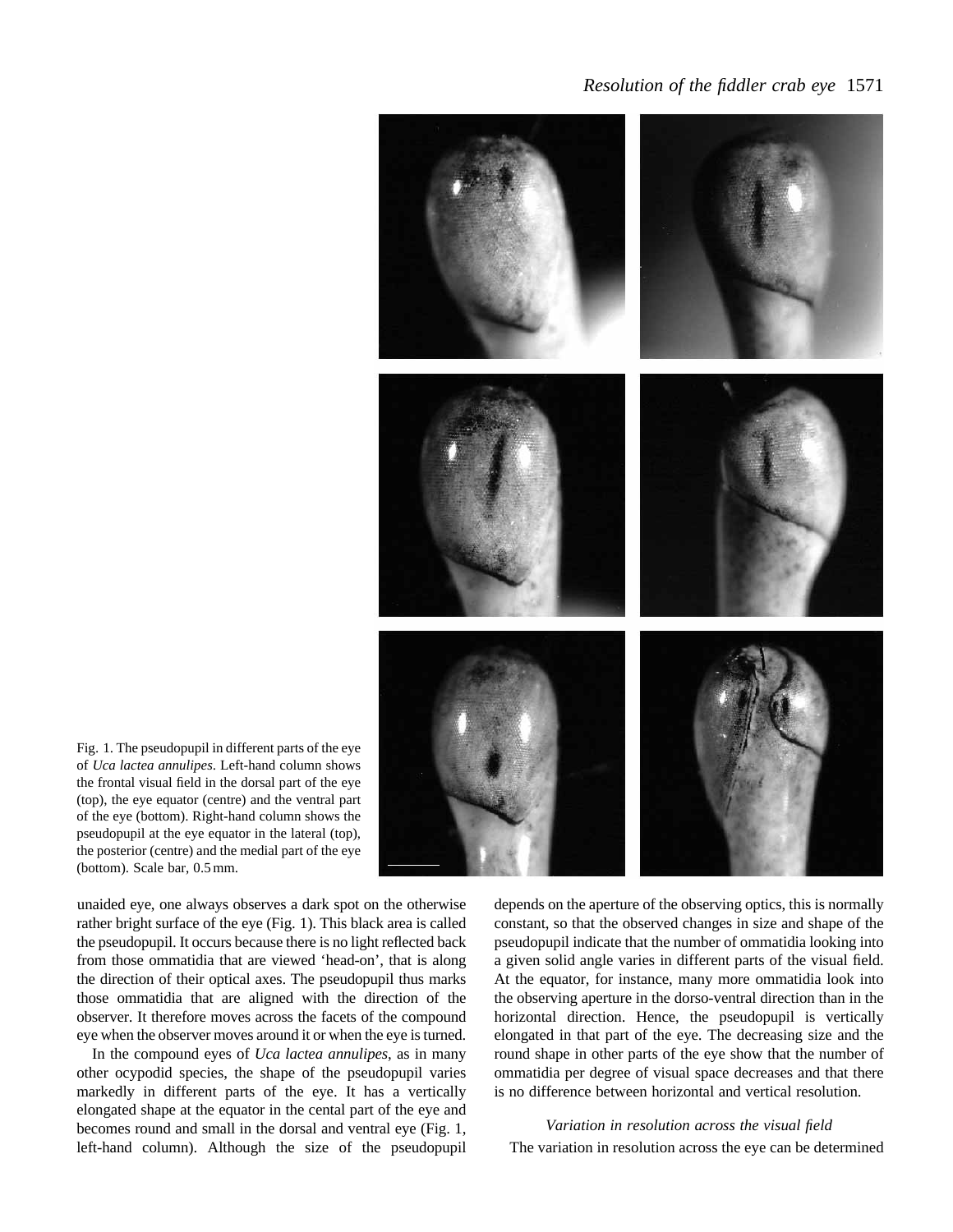

quantitatively by turning the eye and observing the motion of the pseudopupil across the facet lens array. Fig. 2A shows the results of such an analysis for the vertical resolution  $(v_s=1/2\Delta\phi_v)$  in the mid-sagittal plane of five crabs. Elevation is plotted against the resolution from the ventral (negative values) to the dorsal visual field (positive values). Resolution reaches a pronounced maximum at the horizon and decreases sharply towards more dorsal and more ventral directions of view. However, there is a distinct difference between the gradient of resolution in the ventral and the dorsal visual fields: the change in resolution with elevation is shallower when one follows the gradient into the ventral visual field, while resolution drops quite rapidly with elevation just dorsal of the eye equator. To facilitate comparison, the figure includes five theoretical profiles which model the gradient of vertical resolution away from the eye equator under the assumption that the eye is designed to image objects on the ground or those moving above and parallel to the ground plane, irrespective of Fig. 2. (A) Vertical resolution in the mid-sagittal plane ( $0^{\circ}$  azimuth) at different elevations in the visual field of five eyes of four male *Uca lactea annulipes* (carapace width *C*=1.7, 1.6, 1.7 and 2.0 cm). Resolution  $v_s$  (cycles degree<sup>-1</sup>) is expressed as  $v_s=1/2\Delta\phi_v$ . See inset for definition of inter-ommatidial angles. Sign convention: ventral negative. Thin continuous lines are theoretical profiles which were calculated assuming that objects of constant size are imaged onto equal numbers of ommatidia according to ∆φv=tan<sup>−</sup>1(*S*/*H*)sinθ (with  $Δφ<sub>v</sub>$  in rad), where *S* is the vertical object diameter, *H* is eye height above the ground plane and  $\theta$  is retinal elevation (0° at the eye equator). The ratio *S*/*H* for the different profiles is 0.2, 0.1, 0.067, 0.05 and 0.04 (moving from inside out). (B) Similar profiles obtained from four repeated measurements in one crab (*C*=1.6 cm). (C) Profiles of vertical resolution at azimuth positions 30 ° fronto-medial of the midsagittal plane (open circles),  $30^{\circ}$  lateral (open triangles) and  $60^{\circ}$ lateral (filled circles) in three different crabs (*C*=1.7, 1.6, 1.7 cm). Conventions as above. In some measurements, the visual field does not seem to extend beyond 45° above and below the horizon. This does not reflect the real situation, however. It was simply difficult in some preparations to follow the pseudopupil further, since the ommatidia at the top of the eye can be heavily pigmented, which makes it impossible to see the pseudopupil. The visual field thus does extend further but is not represented in some of the graphs.

their distance from the observing animal, with a constant number of ommatidia (see Zeil *et al.* 1986; Dahmen, 1991). The inter-ommatidial angle  $\Delta\phi_{\rm v}$  (rad) in this case would need to vary with elevation in the visual field according to:

$$
\Delta \phi_{\rm v} = \tan^{-1}[(S/H)\sin\theta],
$$

where  $S$  (cm) is vertical object diameter,  $H$  (cm) is eye height above the ground plane and  $\theta$  (degrees) is retinal elevation (which equals  $0^{\circ}$  at the eye equator).

The dorso-ventral asymmetry in the gradient of vertical resolution is a robust phenomenon. Fig. 2B shows repeated measurements of the mid-sagittal profile in one crab to give an indication of the accuracy which which resolution can be determined. The asymmetry is also present at medial and lateral azimuth positions (Fig. 2C). The overall dorso-ventral distribution of  $v_s$  is otherwise similar in different parts of the visual field, with a maximum at the equator and a steep decrease in the dorsal and ventral parts of the eye. The acute zone extends right around the equator of the eye, whereby the maximal vertical resolution at the eye equator is large in the fronto-medial and fronto-lateral parts of the eye and decreases in the posterior and posterior-medial parts of the eye. This can also be verified in the photographs in Fig. 1 (right-hand column): the frontal part of the eye surface is much larger than the posterior one and exhibits a vertically more elongated pseudopupil. In the medial visual field, interestingly, one can observe two pseudopupils, one on each side of the cuticular ridge. The anterior and the posterior parts of the eye thus share an overlapping visual field on both sides of the ridge.

In contrast to the large variations in vertical resolution, horizontal resolution does not change much across the eye, as is evident from the rather constant width of the pseudopupil in different parts of the eye. Along the eye equator, horizontal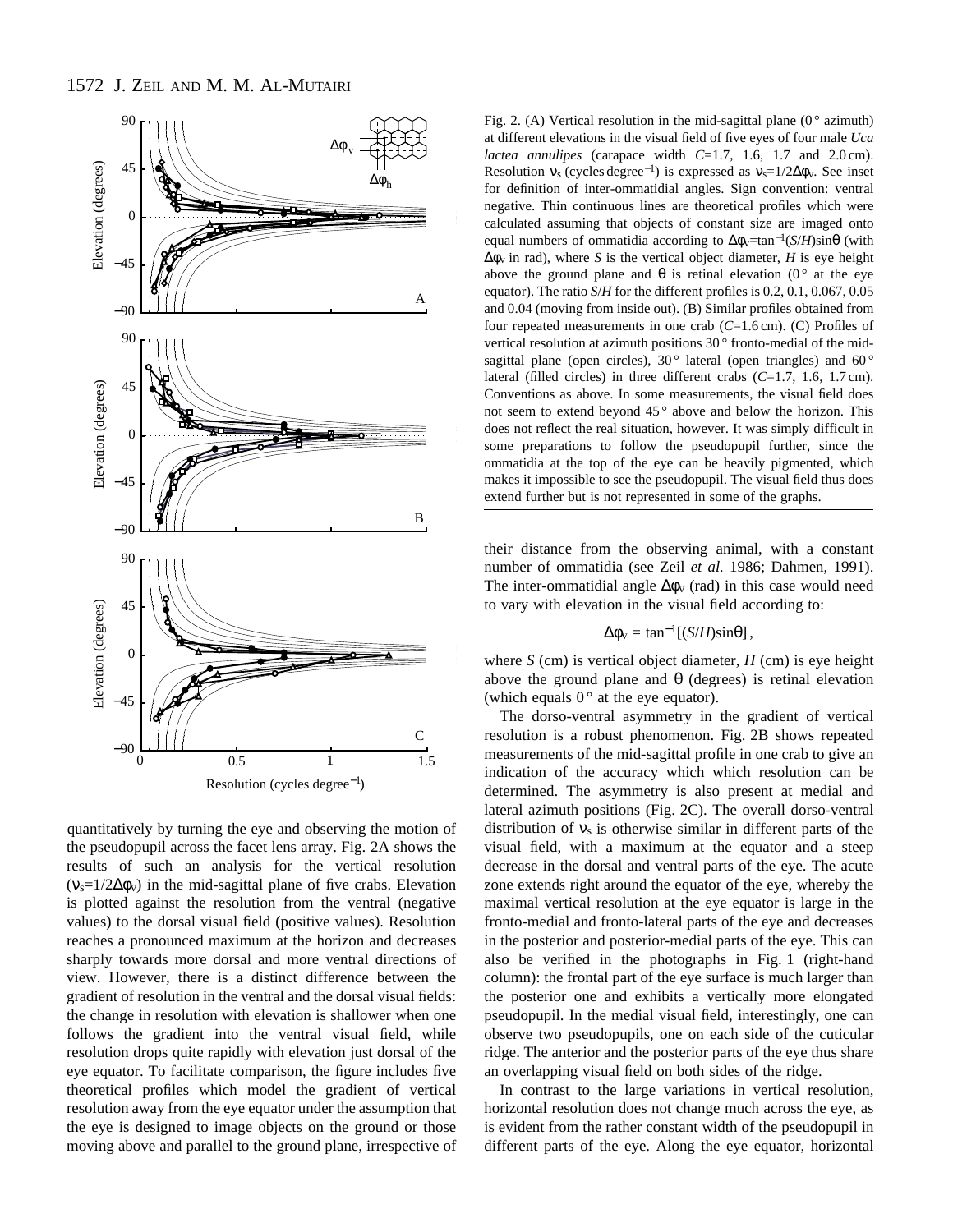resolution is much lower than vertical resolution [ $v_s$ =0.39±0.096 cycles degree<sup>-1</sup>; Δφ<sub>h</sub>=1.33±0.32°; means  $\pm$ S.D., *N*=12). We did not measure horizontal resolution at different elevations, but the rather constant width of the pseudopupil in the dorsal and ventral visual fields indicates that horizontal resolution never exceeds vertical resolution. There is one observation that suggests that the sampling array differs in one other respect between the ventral and dorsal visual fields. If one views a crab from the front, the vertically elongated pseudopupil is not perpendicular to the horizontal facet rows. It is inclined by approximately  $13°$  relative to the rows in a dorso-medial to ventro-lateral direction (see Fig. 1, centre left). The ventral part of the pseudopupil is not noticeably broader than the dorsal part, which rules out the possibility that horizontal resolution is markedly different. The slanted pseudopupil may indicate that eye shape changes gradually from the dorsal to the ventral eye or that ommatidia are skewed relative to the surface of the eye in the frontoventral visual field. Interestingly, the pseudopupil is most strongly slanted in the frontal visual field. It is nearly perpendicular to the horizontal facet rows at the equator in the lateral and posterior parts of the eye (Fig. 1, top and centre right).

The spatial resolution of compound eyes is limited not only by the inter-ommatidial angle, which determines the sampling frequency  $v_s$  or anatomical resolution, but also by the diameter *A* of the individual facet lenses (see Land, 1981; Warrant and McIntyre, 1993). The effect of lens diameter on resolution can be expressed as the cut-off frequency  $v_{\rm co} = A/\lambda$  (where  $v_{\rm co}$  is measured in cycles degree<sup>−</sup>1), the highest spatial frequency at which there is just no contrast left in the image. We determined the lens diameter at different elevations in the compound eyes of *Uca lactea annulipes* in order to determine whether optical resolution, which is constrained by the facet lens diameter, matches the variations in anatomical resolution  $v_s=1/2\Delta\phi$ , which is basically constrained by the local radius of the eye. For a direct comparison between anatomical and optical resolution, we plotted the cut-off frequency  $v_{\rm co}$ , calculated from the data on lens diameters in a male crab (*C*=1.7 cm), together with the anatomical resolution  $v_s$ , based on the angular separation  $\Delta\phi$ <sub>v</sub> of obliquely alternating rows, of another male of comparable size (*C*=1.6 cm) against elevation (Fig. 3). Both optical and anatomical resolution have their maximum at the eye equator and decrease towards more dorsal and ventral directions of view. The notable difference between the dorsal and the ventral gradients of lens diameters, and consequently of the cut-off frequency, is an independent confirmation of the difference we found in the distribution of inter-ommatidial angles. Optical and anatomical resolution are only matched at the eye equator. In the dorsal and ventral eye regions, anatomical resolution is much worse than optical resolution.

#### *Histological measurements*

The pronounced acute zone for vertical resolution at the eye equator leads us to expect that there are also regional variations in the dimensions of relevant cellular components of the



Fig. 3. Optical and anatomical resolution of *Uca lactea annulipes* compared. Resolution is expressed as spatial cut-off frequency ( $v_{\text{co}}$ , open triangles), which was determined from lens diameters (optical resolution) and as sampling frequency  $(v_s, \text{ filled circles})$  which was determined from inter-ommatidial angles (anatomical resolution). Measurements were taken in the mid-sagittal plane. Filled circles, ν<sub>co</sub> for a male crab (*C*=1.7 cm); open triangles, νs of another male of comparable size (*C*=1.6 cm).

ommatidia (see Horridge and Duelli, 1979). Since the largest differences in anatomical and optical resolution are between the dorsal, the ventral and the equatorial parts of the eye, we sectioned resin-embedded eye stalks in the sagittal plane. In mid-sagittal sections, one can recognize many of the features of the *Uca lactea annulipes* compound eye which we have documented above for the intact eye (see Fig. 4): the surface of the eye is larger at the front than at the back, and its curvature is small at the centre and increases away from the centre, especially in the dorsal part of the eye. The radius of the eye is thus large at the equator and small in the dorsal and ventral visual fields. This reduction is more pronounced in the dorsal eye and barely visible in the ventral part. The dimensions of the optic and receptive components of ommatidia vary accordingly: the central part of the eye, which corresponds to the eye equator, occupies a much larger space in the eye stalk than the parts close to the dorsal or ventral eye border. In Fig. 5A–C, the facet lens diameter, the length of the crystalline cone and the length of the rhabdom are plotted as a function of their facet row position in the dorso-ventral plane. The dimensions of all three anatomical parameters co-vary: the crystalline cone length, the length of the rhabdoms and the facet lens diameter all reach their largest dimensions in the centre part of the eye. Towards the dorsal and ventral eye borders, ommatidia become shorter and decrease in diameter. In Fig. 5D, the inter-ommatidial angle and the sampling frequency  $v_s$ , which we had determined in the intact eye of another crab, are replotted so that they can be directly compared with the histological parameters. The change in  $\Delta \phi_v$ with facet row number can be modelled approximately by fitting a parabola to the data (continuous line in Fig. 5D) and this, in turn, can be used to reconstruct the sampling array of the compound eye in visual space (see Dahmen, 1991; Land and Layne, 1995*a*). For *Uca lactea annulipes*, the parabola that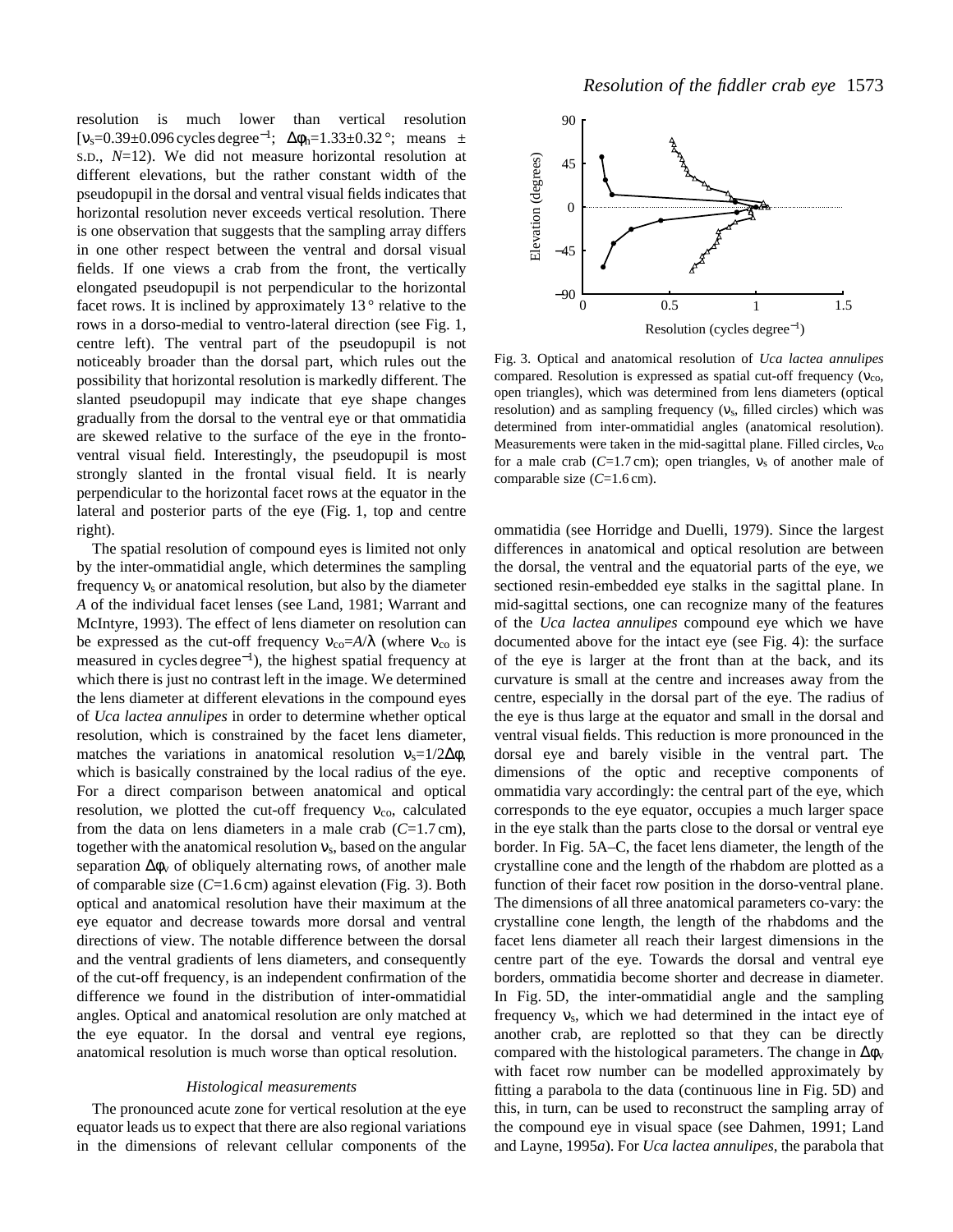# 1574 J. ZEIL AND M. M. AL-MUTAIRI



Fig. 4. Light micrograph of a semi-thin longitudinal section through the dorsal part of an eye stalk of *Uca lactea annulipes* (carapace width *C*=1.5 cm). a, anterior; d, dorsal; v, ventral; p, posterior. The section lies close to the mid-sagittal plane and shows both the compound eye and the optic lobes (o). The surface of the eye is formed by a layer of facet lenses, below which is a wide crystalline cone layer (c) and then the layer of retinula cells and rhabdoms (r). Scale bar,  $250 \,\mu m$ .

best fits the data has the equation  $\Delta\phi_v=0.0025(n-41)^2+0.25$ , where *n* is the facet row number.

#### **Discussion**

*Uca lactea annulipes* has a horizontally aligned acute zone for vertical resolution at the eye equator where facet lenses are larger and the crystalline cones and rhabdoms are longer than in the rest of the eye. Vertical resolution decreases away from the eye equator in the dorsal and ventral visual fields and this gradient is steeper in the dorsal eye. Within the acute zone, vertical resolution is maximal at the front of the eye and decreases towards both the medial and the posterior parts of the visual field. Horizontal resolution at the eye equator varies only slightly around the eye and is generally much worse than vertical resolution. Anatomical resolution, depending on the facet lens diameter and the local radius of the eye, and optical resolution, depending on the facet lens diameter alone, are matched only in the acute zone. In the dorsal and ventral visual fields, optical resolution is much better than anatomical resolution.

#### *Equatorial acute zones in crabs*

It is only very recently that a detailed study similar to ours



Fig. 5. Anatomical parameters in the eye of a male *Uca lactea annulipes* (*C*=1.5 cm) as determined from semi-thin mid-sagittal sections. Open and filled circles show the data from two different sections of the same eye. (A) Diameter of facet lenses as a function of facet row number from the dorsal edge of the eye (facet row 0) to the ventral edge (facet row 100). (B) The length of crystalline cones as a function of facet row number. (C) The length of rhabdoms as a function of facet row number. (D) Inter-ommatidial angle ∆φv (filled circles) and sampling frequency or anatomical resolution  $v_s$ (open circles) over facet row in the mid-sagittal plane of another crab (*C*=1.6 cm). Repeated measurements on one crab. The thick line is a parabola fitted to the distribution of inter-ommatidial angles. The broad minimum at the eye equator corresponds to the maxima of the anatomical parameters shown in A–C.

has been published on the compound eyes of *Uca pugilator* (Land and Layne, 1995*a*). In all major aspects, the organisation of the compound eye in *Uca pugilator* and *Uca lactea annulipes* is quite similar and both share their specialisations with a number of other ocypodid, and also mictyrid, crab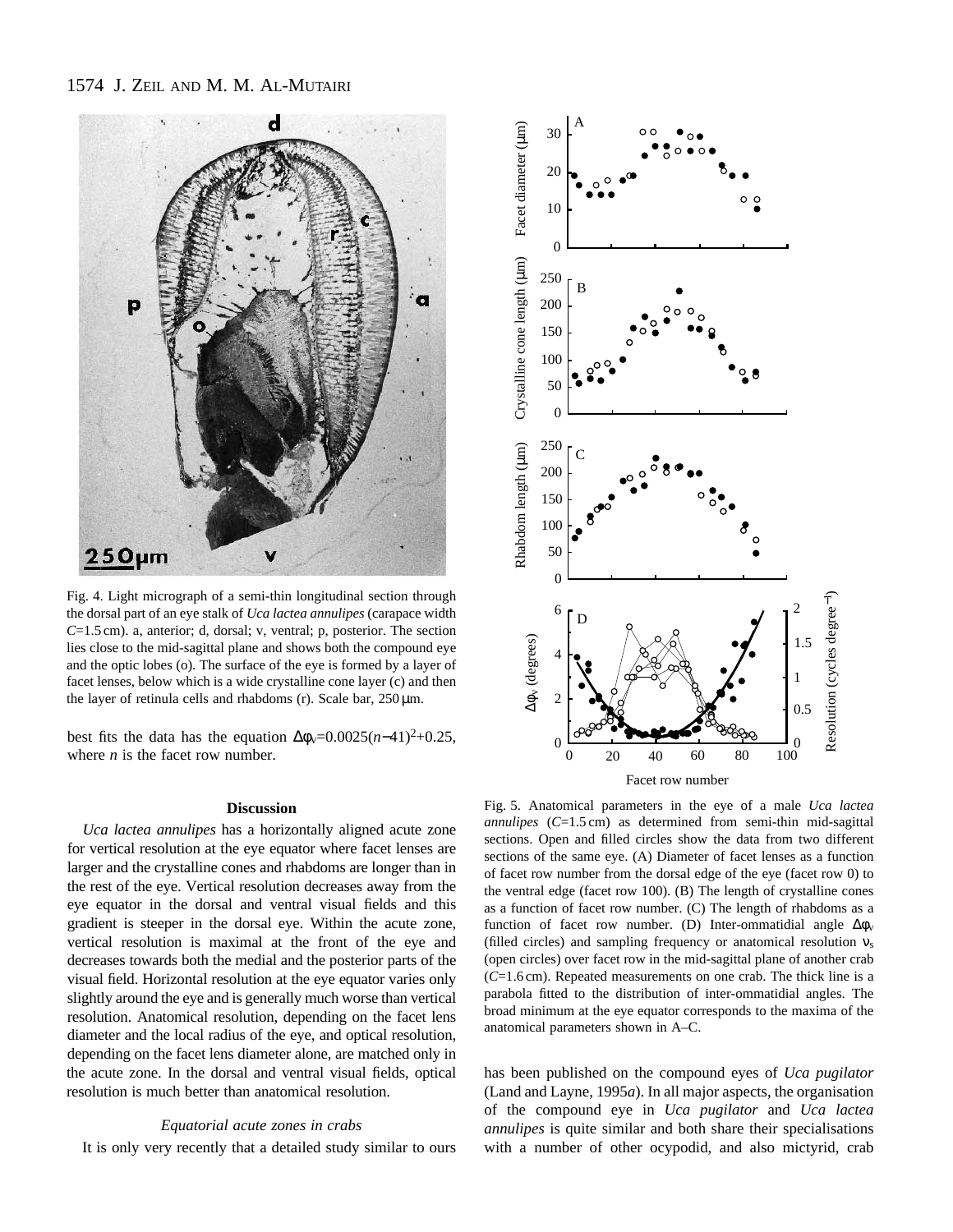species (Zeil *et al.* 1986). The results of our histological analysis agree well with the available *in vivo* optical measurements. The increased facet diameter at the centre of the eye decreases diffraction and increases the cut-off frequency. The long rhabdoms increase the sensitivity of the eye in the equatorial zone, and the long crystalline cones increase the focal length, decrease the angular capture cross section of the rhabdom and help to narrow the angular sensitivity function (see Warrant and McIntyre, 1993). The observation that optical and anatomical resolution are not matched outside the equatorial acute zone is a consistent feature of the eyes in both *Uca* and *Gerris* species (Dahmen, 1991; Land and Layne, 1995*a*). This apparent undersampling and also the potential variations in sensitivity throughout the visual field call for a detailed analysis of the distribution of rhabdom diameters and of angular sensitivity functions.

Our study of *Uca lactea annulipes* has revealed two novel aspects that have either been overlooked in previous studies or may be specific to this particular species. In this fiddler crab, the elongated pseudopupil at the eye equator in the frontal visual field is not oriented perpendicular to the horizontal rows of facet lenses, as is the case in the lateral and posterior parts of the eye. Provided that the crabs do not naturally hold their facet rows skewed relative to the line of the horizon, one consequence of slanted pseudopupils is that the ommatidia in the two eyes, which look in the same direction in space, are further apart in the ventral than in the dorsal visual field. The effective eye separation is therefore larger, possibly indicating an increased range and acuity for binocular stereopsis in the fronto-ventral visual field. Whether the improvement is significant, however, needs to be studied in more detail by mapping horizontal resolution at different elevations in the frontal visual field and by accurately measuring, in unrestrained crabs with normal orientation of their eye stalks, the horizontal distance between the frontal pseudopupils in the two eyes. The second novel observation that we made is that the dorsal and ventral gradients of vertical resolution differ in *Uca lactea annulipes.* Vertical resolution decreases rapidly in the dorsal visual field, while the gradient in the ventral part of the eye is much more shallow. The difference between the dorsal and the ventral eye is also confirmed by the histological data. The curvature of the eye surface is shallower in the ventral visual field, as is the decrease in facet lens diameter and cone length. We will discuss the possible significance of this observation below.

## *The functional significance of equatorial acute zones*

The non-uniform distribution of optical properties in compound eyes reflects what one might call the statistics, i.e. the probability structure or the information content, of the visual world (see also Hughes, 1977). The extent to which the probability structure of the world can shape the visual system of animals is most clearly seen in the type of equatorial acute zones we describe here for *Uca lactea annulipes.* As in many other crabs and in insects that live in a flat world, a large part of the eye is devoted to the very narrow strip of the visual field

## *Resolution of the fiddler crab eye* 1575

that views the horizon. In the Introduction, we have argued that this particular distribution of resolving power reflects the high information content of that part of the world. Most importantly, the horizon can be used to distinguish predators from conspecifics (Land and Layne, 1995*a*). Many of the social signals in semi-terrestrial crabs seem to have tapped into this reliable aspect of the sensory world (Christy and Salmon, 1991; Land and Layne, 1995*a*; Christy, 1995) and have certainly been shaped by the predictable geometry of vision in a flat environment. Although a large variety of signals is used, they have one feature in common: seen from the point of view of a crab, they extend above the horizon line. Ghost crab males of *Ocypode ceratophthalmus* and *O. saratan* build sand pyramids to attract females (Linsenmair, 1967), some ocypodid crabs grow long, dark styli extending vertically upwards from their eyes (von Hagen, 1970; Haley, 1973), males of some fiddler crab species (e.g. *Uca lactea* and *Uca beebei*) build hoods of sand to advertise their burrows (Christy, 1988) and the males signal their presence, size and intention in both territorial and mating interactions by raising and waving their massively enlarged claw (Crane, 1975; Salmon and Hyatt, 1983). Significant events in the life of crabs therefore occur within a narrow horizontal strip of the visual world, approximately  $10^{\circ}$  above and below the horizon. The information content includes differences between the visual signs generated by predators and conspecifics, the relative sizes and the sex of conspecifics, and their mating motivation. By penetrating the visual horizon of females, the sand pyramids built by males from the excavate of specially constructed mating burrows indicate the size and burrow location of males even during their absence. Correlated with this high density of relevant information in the equatorial slice of the visual world is the vertically condensed sampling array in the compound eyes with which semi-terrestrial crabs view the horizon. The correlation is specific because only vertical resolution is enhanced, while horizontal resolution is rather uniform and comparatively low throughout the visual field.

The predictable structure of the visual world also extends below the horizon of animals living on flat ground. The substratum is mapped onto the retina of a flat-world animal in such a way that objects on the ground are seen lower in the visual field the closer they are. Retinal position relative to the horizon is thus a reliable, monocular cue to the distance of an object, irrespective of its azimuthal direction. Animals can exploit retinal elevation as a cue to depth and the information content close to the horizon line provided that the substratum is reasonably flat and provided that the equatorial acute zone is aligned with the local visual horizon and not perpendicular to gravity. For a few flat-world crabs, it has indeed been shown that they align their eye stalks visually so that the acute zone views the local horizon (Nalbach *et al.* 1989; Zeil, 1990). Fig. 6 shows that this is also the case in *Uca lactea annulipes*: animals that have their burrows on inclined sections of the beach do hold their eye stalks perpendicular to the local substratum and not to the true, remote horizon line.

Looking at the world below the horizon is a ventral gradient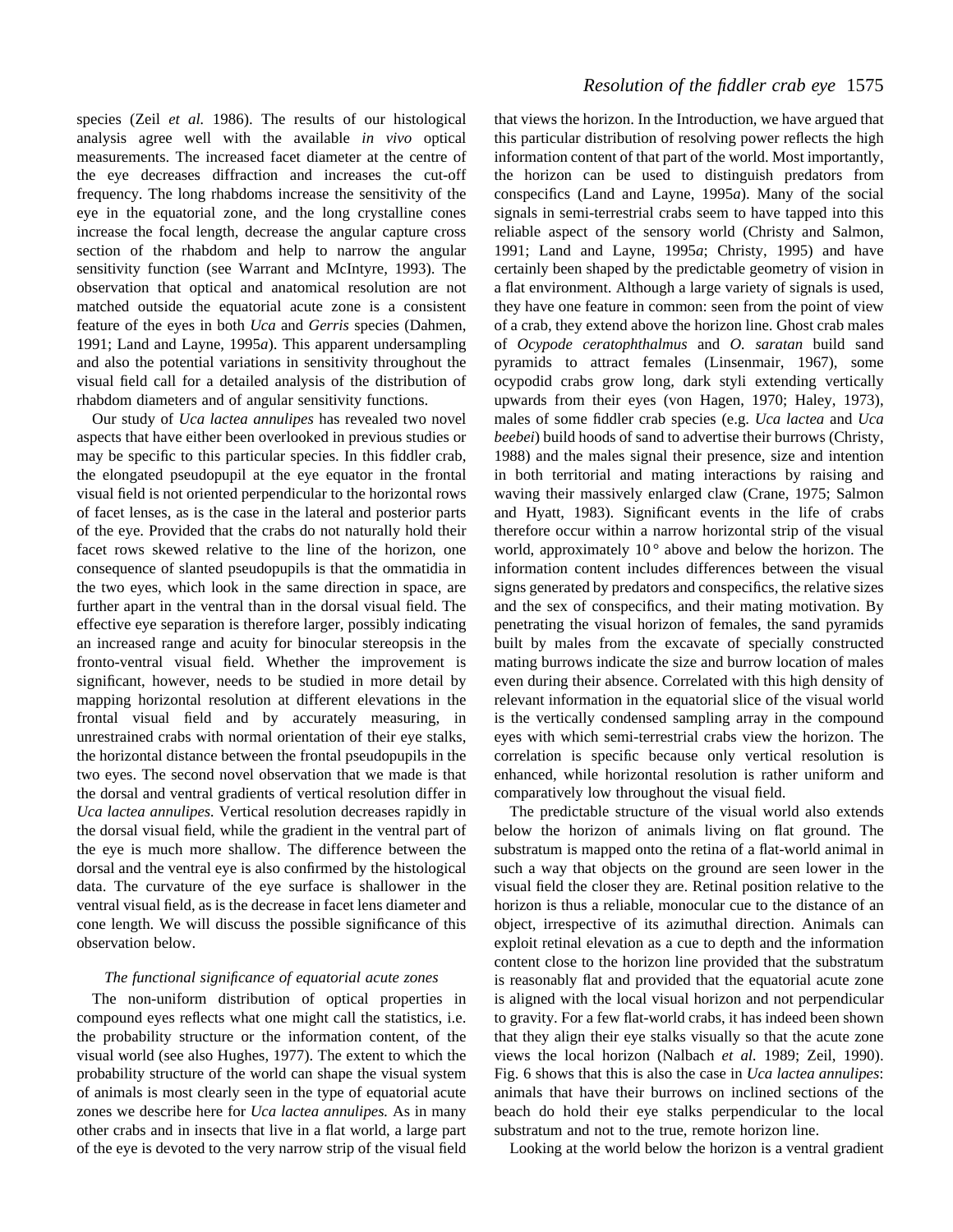# 1576 J. ZEIL AND M. M. AL-MUTAIRI



Fig. 6. A male *Uca lactea annulipes* on an inclined part of the beach. Beach slope is approximately 30° to the horizontal. Note that the eye stalks are held perpendicular to the local substratum. The equatorial acute zone is consequently aligned with the local horizon of the crab and not with the true horizon, which can be seen as the sea–sky boundary in the background on the upper right of the photograph.

of vertical resolving power in semi-terrestrial crabs, waterstriders and the backswimmer *Notonecta glauca* which can be modelled quite accurately assuming that an object at different distances along the substratum is seen by a constant number of ommatidia (Schwind, 1978, 1980; Zeil *et al.* 1986, 1989; Dahmen, 1991). The particular construction of the *Uca lactea annulipes* eye now gives more weight to the hypothesis that this size-constant gradient is a specific adaptation to visual ecology. The gradient is different in the ventral part of the eye, which views the substratum where the sizes and distances of conspecifics need to be discriminated, and the dorsal part, which may only need to tell the animal that something larger than itself is approaching. Note that a fiddler crab, with its eyes approximately 2.5 cm above the substratum, will see objects on the ground that are 2.5–12.5 cm away at retinal positions between 45 and 11 ° below the horizon. It is in this part of the visual field that fiddler crabs discriminate between males and females (Land and Layne, 1995*a*), and in *Uca lactea annulipes* it is particularly in this range of elevations that resolution is slightly better in the ventral eye compared with the equivalent retinal positions in the dorsal visual field (Fig. 2). Although clearly improving distance and size judgements, the survival value of the shallower ventral gradient must be rather subtle. To demonstrate in what respect it is adaptive will require both a careful study of visually guided behaviour, like the one carried out by Land and Layne (1995*b*) with *Uca pugilator*, and an analysis of the outcome and the reproductive effect of social interactions (see Christy and Schober, 1994). In comparison, the

selective advantage of the acute zone for vertical resolution that looks at the horizon seems to be much more straightforward. Maximal vertical resolution translates directly into the distance at which a predator can be detected and into the time available to escape into the safety of the burrow. Some predators do indeed need to work hard against the crabs' early warning system: crab plovers (*Dromas ardeola*) take straight short runs across mudflats inhabited by *Uca* species and other ocypodid crabs. During these dashes, they continuously lower their heads and crouch as if trying to stay below the crabs' visual horizon for as long as possible and to minimize vertical looming (J. Zeil, unpublished observation).

We thank Aqeel Ahmed, Robbin Meakins, Jack Mulder and Peter White for their help and for allowing us to use equipment and laboratory space, and gratefully acknowledge the support we received from Dimitrolas Krajcí, EM unit, Faculty of Medicine, Kuwait University, from Khalid Abo-Salim, Ms Ahlam, Mohammad Rafique and Abdel-Majeed Safer, EM unit, Zoology Department, Kuwait University, and from Manaf Behbehani. We are grateful to Mike Land, John Layne and Mandyam Srinivasan for their comments on different versions of the manuscript.

#### **References**

CHRISTY, J. H. (1988). Pillar function in the fiddler crab *Uca beebei.* II. Competitive courtship signalling. *Ethology* **78**, 113–128.